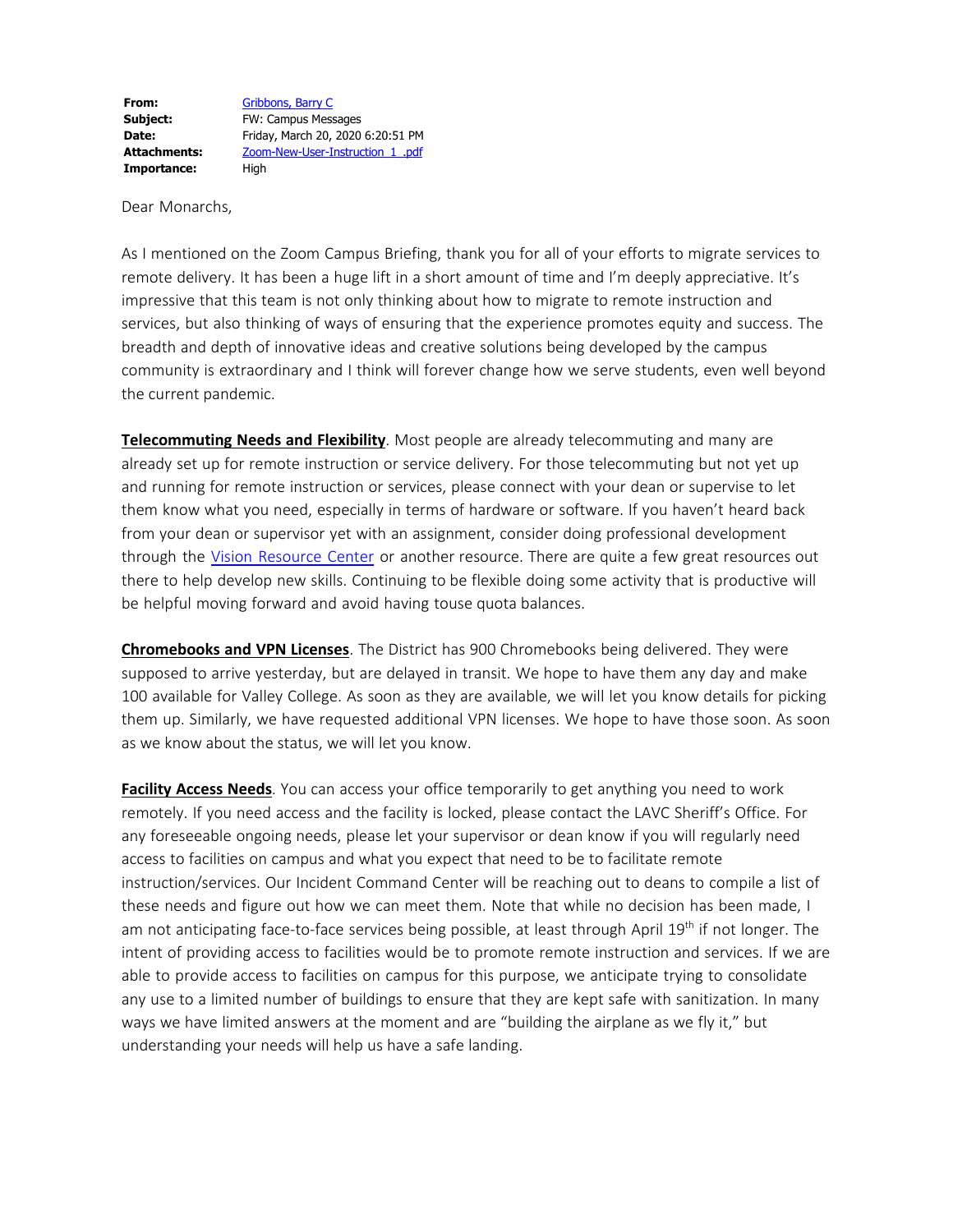Deans and supervisors, members of our Incident Command Team will continue to gather information from you as we maintain the lists of what is needed to ensure services moving to remote modalities are effective.

Again, I want to express my appreciation to all of you for your tireless efforts. Our success during these times will be the result of the entire campus community coming together, freely exchanging ideas, and innovating. Even more importantly, the support you have already provided me and are providing to each other nourish our efforts providing the energy to keep progressing.

Thank you to those who are continuing to come to campus to provide essential services. If I can be of any help, please do not hesitate to email me.

Have a restful weekend and I look forward to seeing you on Monday via Zoom at noon!

Barry Gribbons President Los Angeles Valley College 5800 Fulton Avenue Valley Glen, CA 91401 818-947-2321

**From:** Boyer, William H **Sent:** Friday, March 20, 2020 4:03 AM **Subject:** Sign Up for FREE Zoom pro account now! **Importance:** High

## *This important message is being sent to you on behalf of Vice Chancellor Carmen Lidz, Information Technology. Your attention and action to this today is greatly appreciated.--WHB*

Dear Faculty and Staff,

The District has obtained about 7,000 unlimited pro licenses for Zoom that are available right now. They are free to all faculty and staff, but you have to act now on this now or we could lose them.

The pro licenses allow for unlimited time and participants, especially important for faculty teaching classes online! The attached PDF gives you instructions on how to set up your free Zoom pro account.

We hope you will take advantage of this opportunity.

Thank you.

Carmen V. Lidz Vice Chancellor & Chief Information Officer